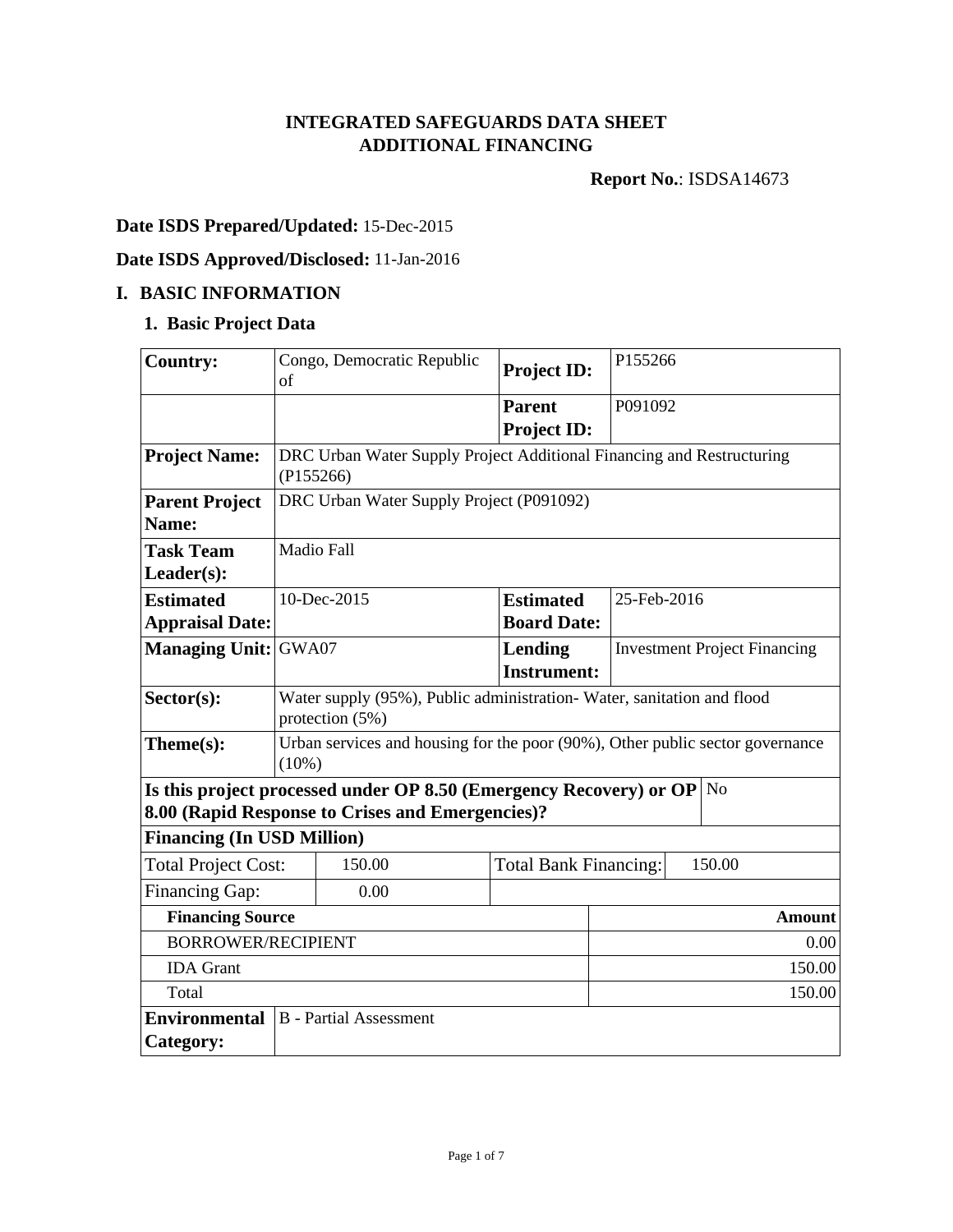| Is this a | No |
|-----------|----|
| Repeater  |    |
| project?  |    |

### **2. Project Development Objective(s)**

### **A. Original Project Development Objectives – Parent**

The project objective is to increase, on a sustainable basis, access to drinking water in certain urban centers of DRC.

#### **B. Proposed Project Development Objectives – Additional Financing (AF)**

The revised project objective is to increase access to sustainable water services in selected urban areas, and to improve the operational performances and viability of the State Water Utility.

### **3. Project Description**

Under Component A (indicative amount: US\$115.1 million): construction of water production, transmission and storage facilities and provision and installation of distribution networks, social household connections and public standpipes, including the provision of water meters in: Kinshasa, Lubumbashi, Matadi and Kindu. Detailed design studies are available for a substantial portion of these works, while the remainder would be completed through amendments of the consultant contracts carried out for the Water Supply Master Plans of the targeted cities.

Under Component B (indicative amount: US\$34.9 million): (i) support to the Recipient in deepening the sector reform, including institutional studies and design of the next PSP transactions, financing of two additional years of the services contract and financing of rehabilitation; and (ii) support to the Recipient in the areas of Project coordination, supervision, financial management, communication and outreach, procurement, monitoring and evaluation, supervision of implementation of the Safeguards Instruments.

### **4. Project location and salient physical characteristics relevant to the safeguard analysis (if known)**

The project will finance investment and rehabilitation programs specific to each city targeted by the project (Kinshasa, Kindu, Lubumbashi and Matadi).

### **5. Environmental and Social Safeguards Specialists**

Abdoulaye Gadiere (GEN07) Lucienne M. M'Baipor (GSU01)

| 6. Safeguard Policies | Triggered? | <b>Explanation (Optional)</b>                                 |
|-----------------------|------------|---------------------------------------------------------------|
| Environmental         | Yes        | The expected investments within this Additional               |
| Assessment OP/BP 4.01 |            | Financing are constituted by construction of water            |
|                       |            | production, transmission and storage facilities, installation |
|                       |            | of distribution networks and public standpipes. These         |
|                       |            | investments are likely to have moderate adverse impacts       |
|                       |            | on environment and will be site-specific as activities        |
|                       |            | realized under the parent project and for which the project   |
|                       |            | was rated EA category B. If cities to host investments are    |
|                       |            | known this is not the case for activities exact location. In  |
|                       |            |                                                               |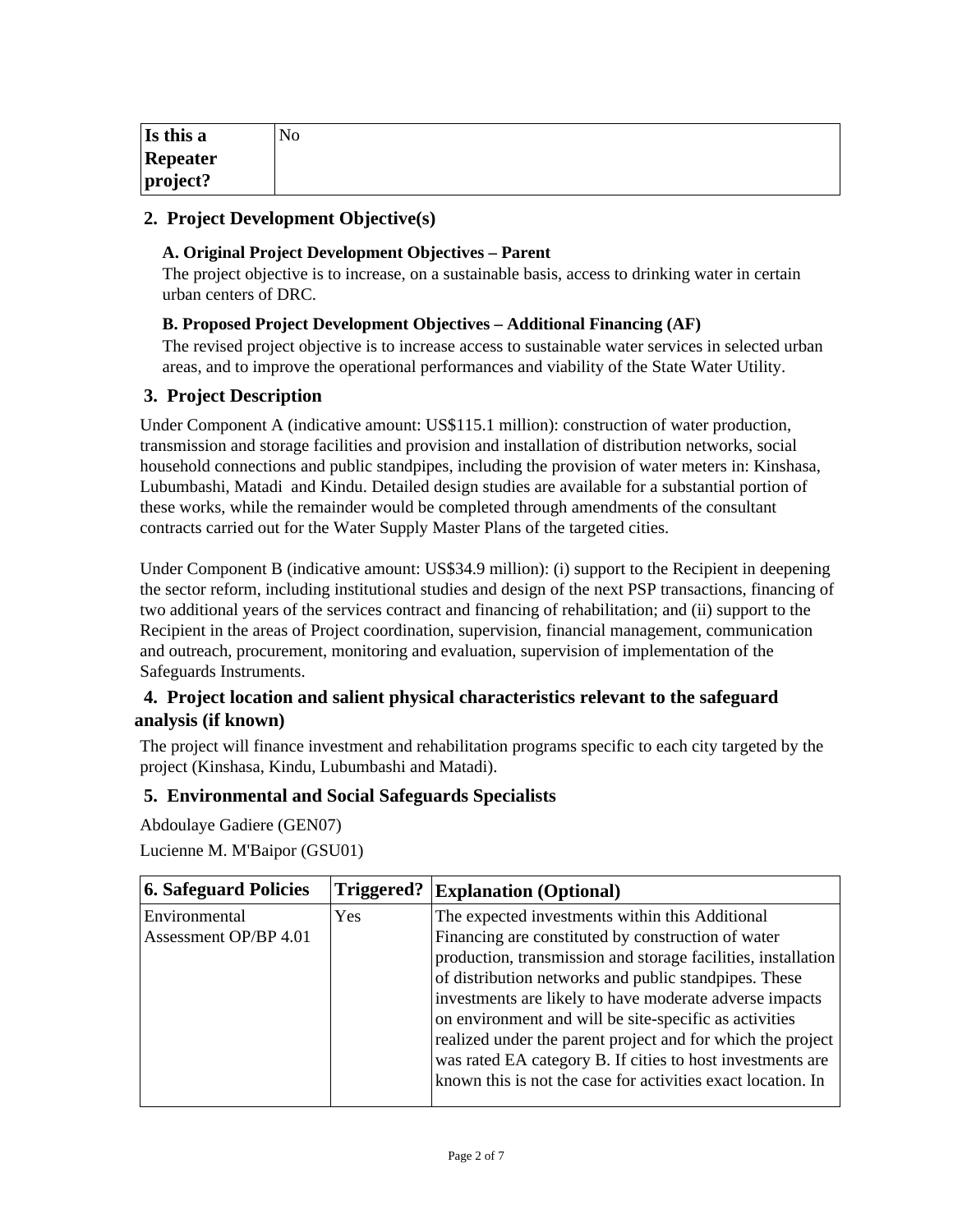|                                                   |                | such a case the appropriate safeguard instrument is an<br><b>Environmental and Social Management Framework</b><br>(ESMF). The existing ESMF has been updated, reviewed,<br>consulted upon and disclosed both in DRC and at the<br>Infoshop on December 9, 2015.                                                                                                                                                                                                                                                                                                                                                                                                                                                                  |  |
|---------------------------------------------------|----------------|----------------------------------------------------------------------------------------------------------------------------------------------------------------------------------------------------------------------------------------------------------------------------------------------------------------------------------------------------------------------------------------------------------------------------------------------------------------------------------------------------------------------------------------------------------------------------------------------------------------------------------------------------------------------------------------------------------------------------------|--|
| Natural Habitats OP/BP<br>4.04                    | N <sub>o</sub> | None of the activities to be financed by the AF will be<br>implemented in natural habitats or induce the use of<br>resources collected from natural habitats which could<br>result in their degradation.                                                                                                                                                                                                                                                                                                                                                                                                                                                                                                                         |  |
| Forests OP/BP 4.36                                | No             | Activities under the AF will totally take place in urban<br>areas. That means no forested area is expected to be<br>impacted.                                                                                                                                                                                                                                                                                                                                                                                                                                                                                                                                                                                                    |  |
| Pest Management OP 4.09 No                        |                | The project does not have any relation with pest<br>management                                                                                                                                                                                                                                                                                                                                                                                                                                                                                                                                                                                                                                                                   |  |
| Physical Cultural<br>Resources OP/BP 4.11         | Yes            | As most of activities to be undertaken will involve<br>excavations with possible discoveries of physical cultural<br>resources, this policy is triggered in order to anticipate<br>and to make sure that all the precautions have been taken<br>to protect and safeguard physical cultural resources.<br>However, there is no need to prepare specific instrument<br>on physical cultural resources. A chapter on how to<br>handle chance finds or cultural assets within the project<br>area has been developed and included in the ESMF.                                                                                                                                                                                       |  |
| Indigenous Peoples OP/<br>BP 4.10                 | No             | There are no Indigenous People in the project areas.                                                                                                                                                                                                                                                                                                                                                                                                                                                                                                                                                                                                                                                                             |  |
| <b>Involuntary Resettlement</b><br>OP/BP 4.12     | Yes            | The project is an infrastructure project. That means<br>constructions and rehabilitation of such infrastructure<br>raging from water production, transmission and storage<br>facilities, installation of distribution networks and public<br>standpipes, may have impact on people and lead to land<br>acquisition or economic resettlement of population. To<br>anticipate potential social adverse impacts associated to<br>investments due to the fact that exact sites are not yet<br>known, the existing Resettlement Policy Framework<br>(RPF) has been updated by the client, reviewed,<br>consulted upon and disclosed publicly within DRC on<br>December 8, 2015, and disclosed at the Infoshop on<br>December 8, 2015. |  |
| Safety of Dams OP/BP<br>4.37                      | No             | The project will not finance dam or dam-related<br>investments, nor rely on dams.                                                                                                                                                                                                                                                                                                                                                                                                                                                                                                                                                                                                                                                |  |
| Projects on International<br>Waterways OP/BP 7.50 | Yes            | Among investments to be realized under this Additional<br>Financing, there is the construction of water production<br>facilities that will use water of Congo river which is an<br>international water way. The necessary volume to take per<br>day is 330000 m3. To be in compliance with this policy, a<br>notification referred CAB.MIN-ENRH/NYB 930/MA/15                                                                                                                                                                                                                                                                                                                                                                    |  |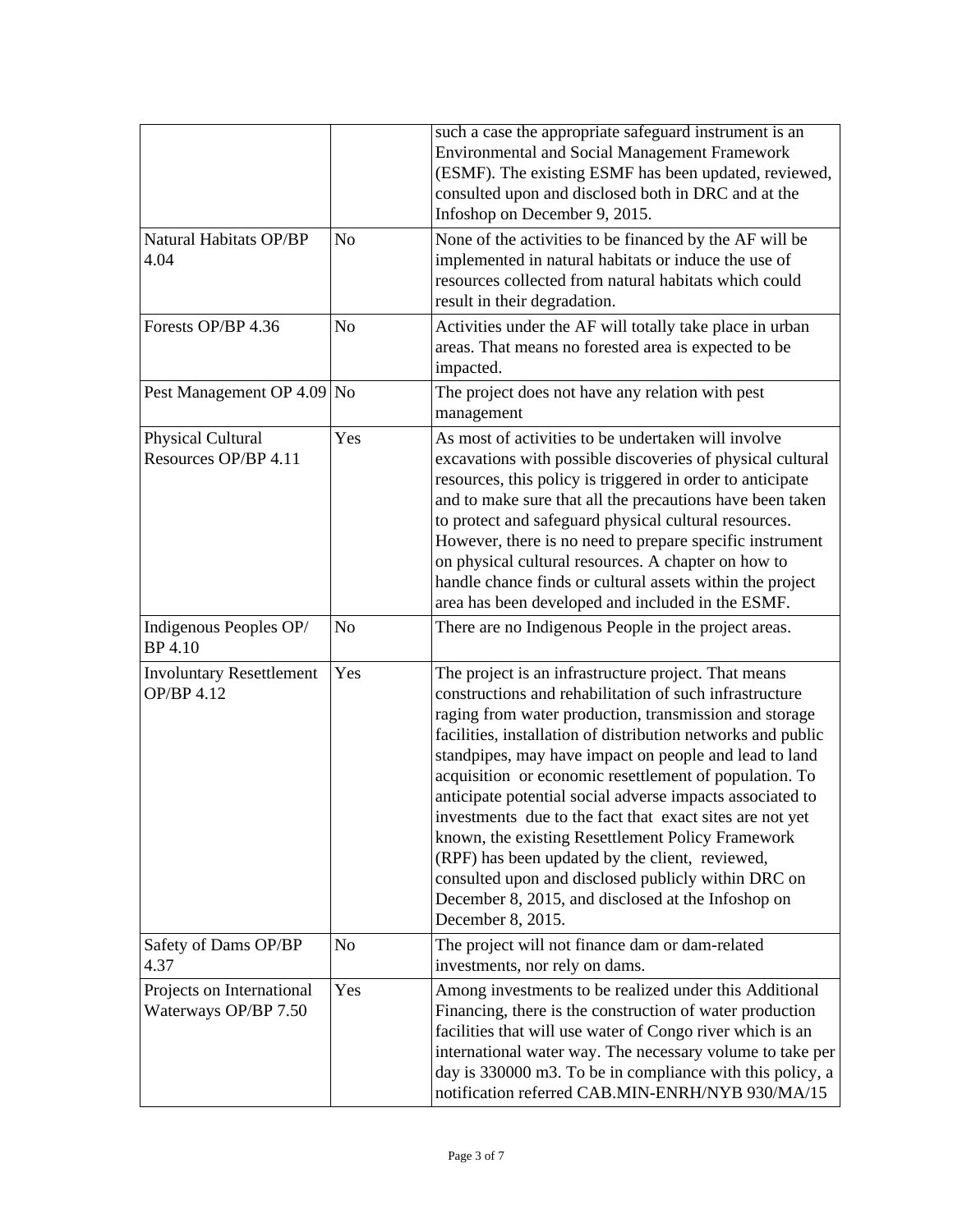|                                          |                | dated July 7, 2015, from the Government of DRC was<br>sent to riparian countries through the CICOS<br>(Commission Internationale du bassin Congo-Oubangui-<br>Sangah). |
|------------------------------------------|----------------|------------------------------------------------------------------------------------------------------------------------------------------------------------------------|
| Projects in Disputed<br>Areas OP/BP 7.60 | N <sub>0</sub> | This project is not being implemented in any disputed<br>areas.                                                                                                        |

### **II. Key Safeguard Policy Issues and Their Management**

### *A. Summary of Key Safeguard Issues*

### **1. Describe any safeguard issues and impacts associated with the proposed project. Identify and describe any potential large scale, significant and/or irreversible impacts:**

There are no significant or irreversible adverse impacts that are expected from the implementation of activities that will be financed under this AF. Most of the adverse environmental and social impacts associated with these investments will be small-scale and site-specific. Hence, they will be manageable at an acceptable level.

The project remains EA category B due to the fact that components and activities are nearly the same as in the parent project. It will trigger, however, a new safeguard policy (OP/BP 7.50), in respect of which the Government has taken appropriate action. The policies that were previously triggered are OP/PB 4.01 and OP/PB 4.12. Safeguard instruments (ESMF and RPF) have all been updated and will be implemented as guidance/guidelines for the activities during the Additional Financing phase.

### **2. Describe any potential indirect and/or long term impacts due to anticipated future activities in the project area:**

The potential adverse impacts associated with projected activities are anticipated to be minor, site specific and limited to an acceptable level. The social safeguards impacts identified, are not expected to have long term or cumulative effects.

#### **3. Describe any project alternatives (if relevant) considered to help avoid or minimize adverse impacts.**

As indicated above, the potential adverse impacts are minimal.

#### **4. Describe measures taken by the borrower to address safeguard policy issues. Provide an assessment of borrower capacity to plan and implement the measures described.**

During the parent project's implementation, screening of sub-projects has taken place to ensure proper identification and mitigation of any adverse impacts. In addition, limited Environmental and Social Impact Assessment (ESIAs), Resettlement Action Plans (RAP) have been regularly developed before the commencement of works on the ground. During works' phase, a monthly environmental and social report was regularly produced by the PIU which hosts two senior Environmental specialists. Moreover, Word Bank's safeguard specialists were part of supervision fields' missions to make sure that the project was implemented in full compliance with safeguard triggered policies (OP/PB4.01 and OP/PB4.12). These practices will continue during the AF.

On procedural level, as the exact location of future investments are not yet known and activities are diversified, the borrower has updated the existing Environmental and Social Management Framework (ESMF). That safeguard instrument contains standards, methods, and procedures specifying how future activities whose location, number, and scale are unknown will systematically address environmental and social issues. It includes: (i) a systematic environmental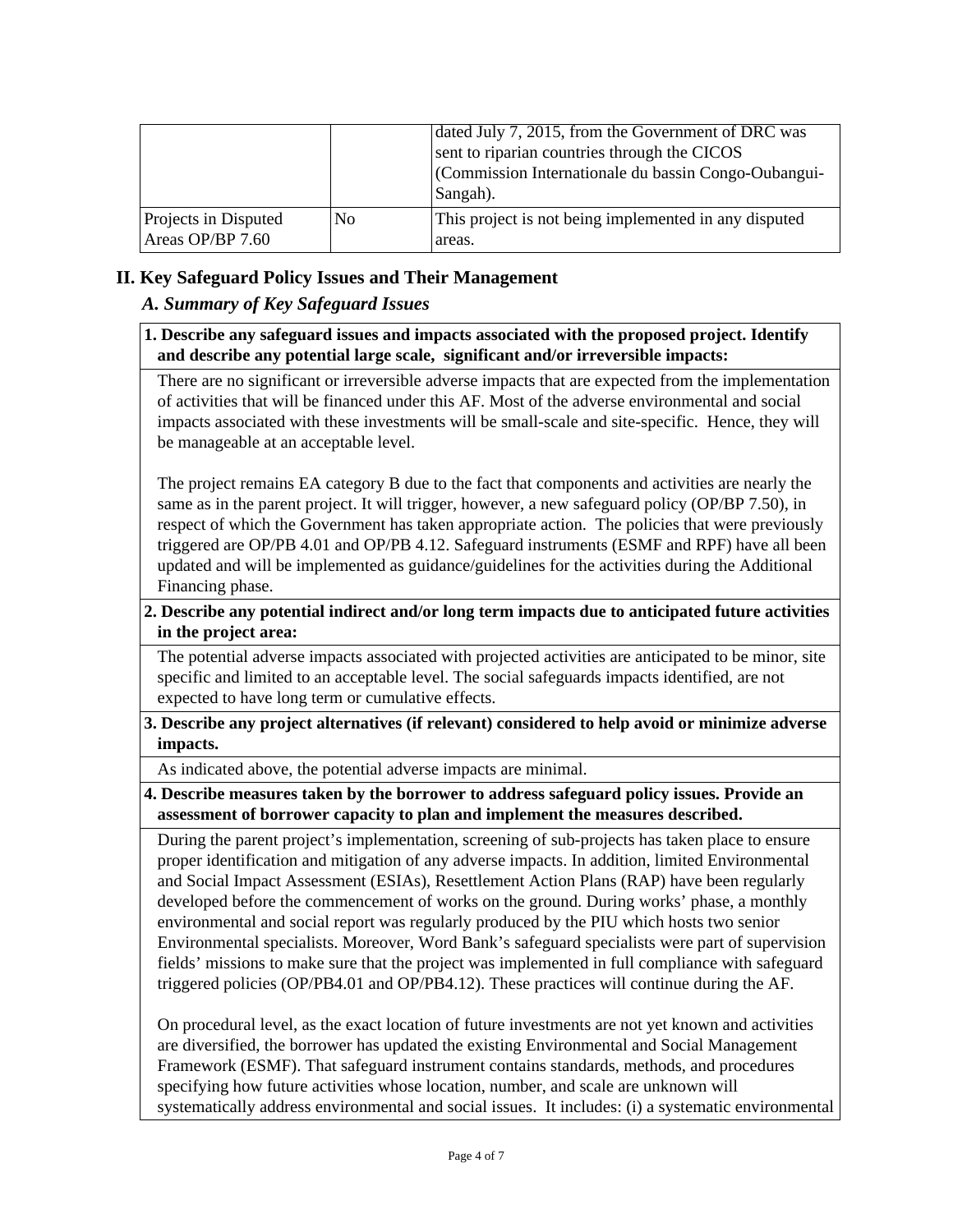and social impact assessment for all activities before selection and implementation; (ii) procedures for conducting activity-specific ESIAs, Limited Environmental Impact Assessment (LEIA) or Environmental and Social Management Plan (ESMP); (iii) capacity strengthening and awarenessraising campaigns targeted at relevant stakeholder groups for better implementation and monitoring of project safeguard measures; and (iv) establishment and implementation of a consultation framework for the environmental control and monitoring.

To manage land acquisition, involuntary resettlement or loss of livelihoods induced by the implementation of activities, the client has updated the existing Resettlement Policy Framework (RPF). That safeguard instrument clarifies the principles, organizational arrangements, and design criteria to be applied to investments to be prepared during AF implementation. Investment-specific Resettlement Action Plans (RAP) will be prepared, as necessary, in line with the RPF and submitted to the Bank for approval.

All the above safeguard documents provide detailed mitigation measures to ensure sustainability and compliance with DRC's regulations and legislations, as well as with the World Bank environmental and social policies.

Activities financed under the project will be screened using a standardized approach based on the tools developed under the original project. ESMPs will be prepared as needed for the small civil works expected to be undertaken under this AF. For works with negligible impacts environmental measures based on national laws and regulations will apply.

As indicated previously, the PIU currently has two environmental specialists who have been benefitting from safeguards training during Bank supervision missions or specific trainings on safeguard policies and procedures. Both will continue being responsible for safeguards implementation within this AF.

### **5. Identify the key stakeholders and describe the mechanisms for consultation and disclosure on safeguard policies, with an emphasis on potentially affected people.**

The key stakeholders are communities living in the project areas, particularly poor households, pupils and teachers in schools which will benefit from water supply, but also the industries that will connected to water networks. During the preparation of the safeguard instruments all these stakeholders were consulted and their comments and suggestions taken into consideration in the finalization of the documents. These series of consultations have been organized through workshops and communication campaigns. The frameworks have been disclosed in-country and at the Infoshop.

### *B. Disclosure Requirements*

| <b>Environmental Assessment/Audit/Management Plan/Other</b>                                                         |             |  |  |
|---------------------------------------------------------------------------------------------------------------------|-------------|--|--|
| Date of receipt by the Bank                                                                                         | 08-Dec-2015 |  |  |
| Date of submission to InfoShop                                                                                      | 09-Dec-2015 |  |  |
| For category A projects, date of distributing the Executive<br>////<br>Summary of the EA to the Executive Directors |             |  |  |
| "In country" Disclosure                                                                                             |             |  |  |
|                                                                                                                     |             |  |  |
| Comments:                                                                                                           |             |  |  |
| <b>Resettlement Action Plan/Framework/Policy Process</b>                                                            |             |  |  |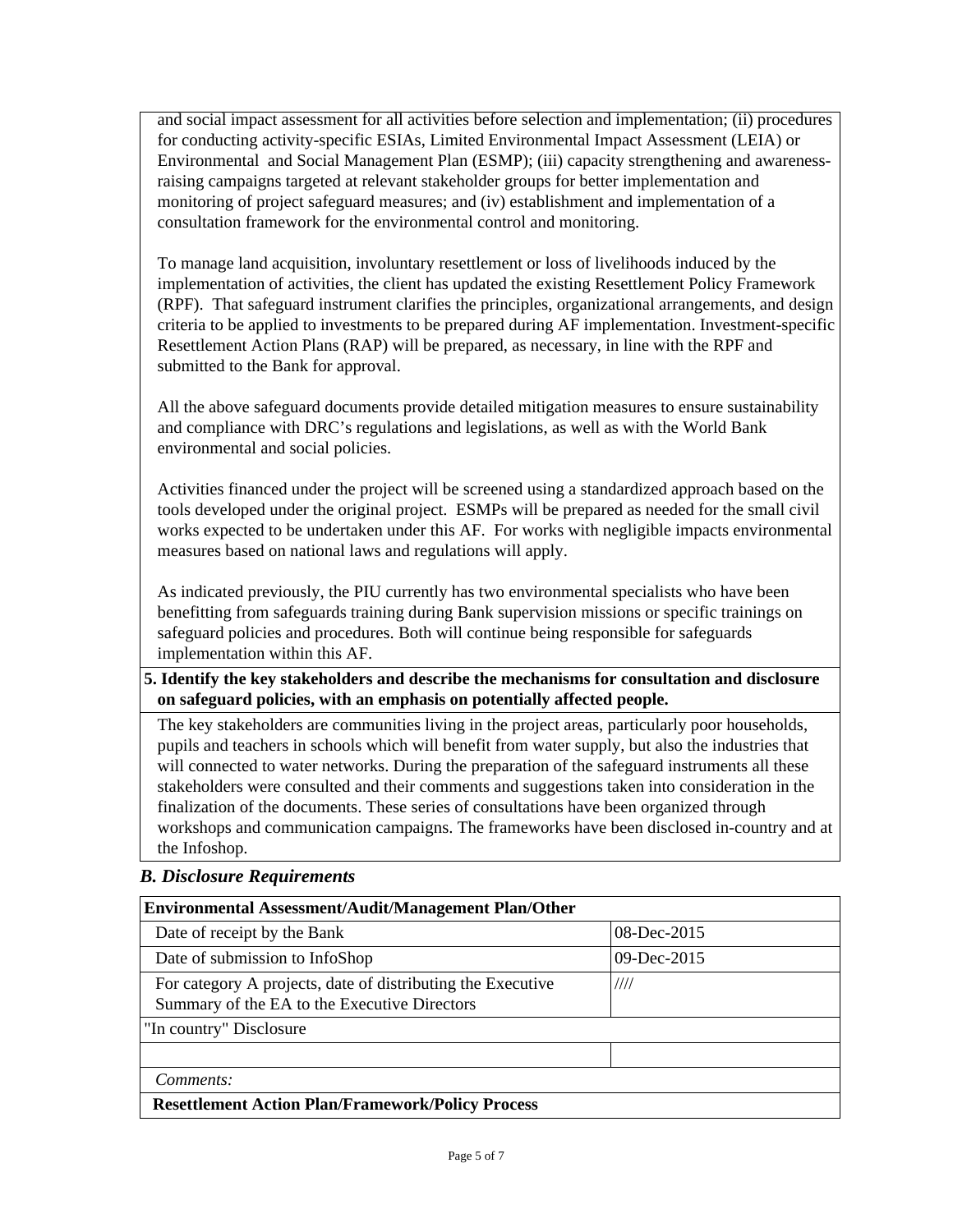| Date of receipt by the Bank                                                                                                                                                                  | $08$ -Dec-2015 |  |
|----------------------------------------------------------------------------------------------------------------------------------------------------------------------------------------------|----------------|--|
| Date of submission to InfoShop                                                                                                                                                               | 08-Dec-2015    |  |
| "In country" Disclosure                                                                                                                                                                      |                |  |
|                                                                                                                                                                                              |                |  |
| Comments:                                                                                                                                                                                    |                |  |
| If the project triggers the Pest Management and/or Physical Cultural Resources policies, the<br>respective issues are to be addressed and disclosed as part of the Environmental Assessment/ |                |  |

**Audit/or EMP.**

**If in-country disclosure of any of the above documents is not expected, please explain why:**

# *C. Compliance Monitoring Indicators at the Corporate Level*

| <b>OP/BP/GP 4.01 - Environment Assessment</b>                                                                                                                                       |                              |                                                                                                     |                            |
|-------------------------------------------------------------------------------------------------------------------------------------------------------------------------------------|------------------------------|-----------------------------------------------------------------------------------------------------|----------------------------|
| Does the project require a stand-alone EA (including EMP)<br>report?                                                                                                                |                              | Yes $\begin{bmatrix} 1 & \text{No } \begin{bmatrix} \times \end{bmatrix} & \text{NA} \end{bmatrix}$ |                            |
| <b>OP/BP 4.11 - Physical Cultural Resources</b>                                                                                                                                     |                              |                                                                                                     |                            |
| Does the EA include adequate measures related to cultural<br>property?                                                                                                              | Yes $\lceil \times \rceil$   | $\overline{N}$ o<br>$\mathbf{I}$                                                                    | NA <sub>1</sub>            |
| Does the credit/loan incorporate mechanisms to mitigate the<br>potential adverse impacts on cultural property?                                                                      | Yes $\lceil \times \rceil$   | No <sub>1</sub><br>$\mathbf{1}$                                                                     | NA [                       |
| <b>OP/BP 4.12 - Involuntary Resettlement</b>                                                                                                                                        |                              |                                                                                                     |                            |
| Has a resettlement plan/abbreviated plan/policy framework/<br>process framework (as appropriate) been prepared?                                                                     | Yes $[\times]$               | $\overline{N}$ o<br>$\overline{1}$                                                                  | NA <sub>1</sub>            |
| If yes, then did the Regional unit responsible for safeguards or<br>Practice Manager review the plan?                                                                               | Yes $[\times]$               | $\overline{N}$ o<br>$\mathbf{I}$                                                                    | $NA \lceil$                |
| Is physical displacement/relocation expected?                                                                                                                                       | Yes $\lceil$<br>$\mathbf{1}$ | $\overline{N}$ o<br>$\mathbf{I}$                                                                    | TBD $\lceil \times \rceil$ |
| Provided estimated number of people to be affected                                                                                                                                  |                              |                                                                                                     |                            |
| Is economic displacement expected? (loss of assets or access to<br>assets that leads to loss of income sources or other means of<br>livelihoods)                                    | Yes $\lceil$<br>$\mathbf{1}$ | No <sub>1</sub><br>$\mathbf{I}$                                                                     | TBD $\lceil \times \rceil$ |
| Provided estimated number of people to be affected                                                                                                                                  |                              |                                                                                                     |                            |
| <b>OP 7.50 - Projects on International Waterways</b>                                                                                                                                |                              |                                                                                                     |                            |
| Have the other riparians been notified of the project?                                                                                                                              | Yes $\lceil \times \rceil$   | $\overline{N}$ o<br>$\mathbf{I}$                                                                    | $NA$ [ ]                   |
| If the project falls under one of the exceptions to the<br>notification requirement, has this been cleared with the Legal<br>Department, and the memo to the RVP prepared and sent? | Yes $\lceil$<br>$\mathbf{I}$ | No <sub>[</sub><br>1                                                                                | NA[X]                      |
| Has the RVP approved such an exception?                                                                                                                                             | Yes $\lceil$<br>$\mathbf{I}$ | No <sub>1</sub><br>$\mathbf{I}$                                                                     | NA[X]                      |
| The World Bank Policy on Disclosure of Information                                                                                                                                  |                              |                                                                                                     |                            |
| Have relevant safeguard policies documents been sent to the<br>World Bank's Infoshop?                                                                                               | Yes $\lceil \times \rceil$   | No <sub>1</sub><br>$\mathbf{I}$                                                                     | NA <sub>1</sub>            |